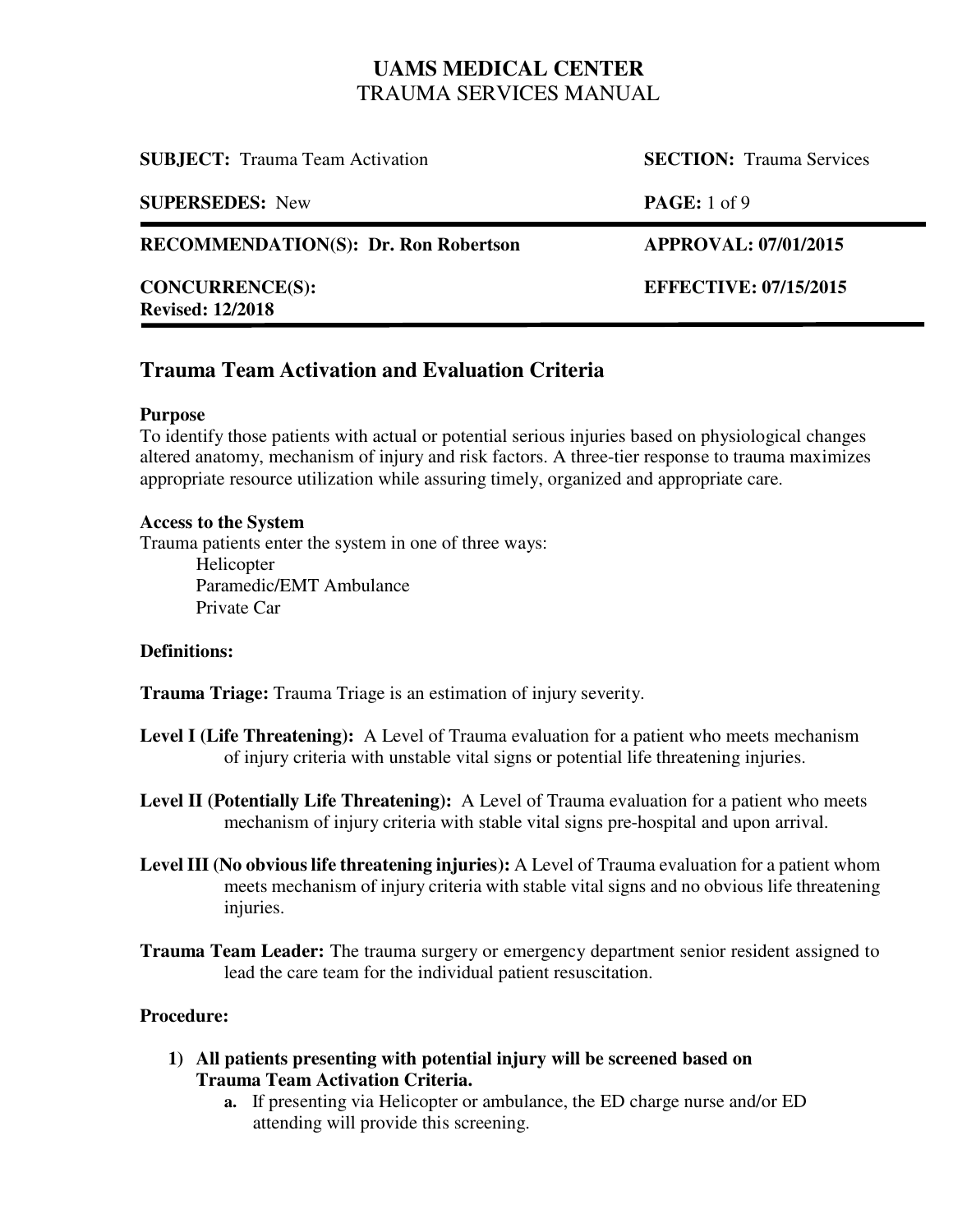| <b>SUBJECT:</b> Trauma Team Activation           | <b>SECTION:</b> Trauma Services                                                                                                                                  |
|--------------------------------------------------|------------------------------------------------------------------------------------------------------------------------------------------------------------------|
| <b>SUPERSEDES: New</b>                           | <b>PAGE:</b> $2$ of 9                                                                                                                                            |
| <b>RECOMMENDATION(S): Dr. Ron Robertson</b>      | <b>APPROVAL: 07/01/2015</b>                                                                                                                                      |
| <b>CONCURRENCE(S):</b><br><b>Revised: 7/2018</b> | <b>EFFECTIVE: 07/15/2015</b>                                                                                                                                     |
|                                                  | <b>b.</b> If presenting via private car, the ED triage nurse will provide this screen and<br>consult with the ED charge nurse and/or the ED attending as needed. |
| 2)                                               | The screener will determine the level of activation based on the following criteria:                                                                             |

- **a. Level 1 Activation Criteria (SCENE):**
	- $\triangleright$  Penetrating injury to the Neck, Chest, Abdomen, or Extremities proximal to the elbow/knee
	- $\triangleright$  Signs of Shock (BP < 90 reported at any time, absent carotid, femoral or radial pulse, or  $SBP \le HR$ )
	- $\triangleright$  Neurological injury with GCS < 9 without sedation
	- $\triangleright$  Severe uncontrolled hemorrhage or transfer patients receiving blood products to maintain hemodynamic stability
	- $\triangleright$  Unable to intubate or intubated from the scene or airway compromise (including blunt neck injury with evidence of potential airway injury)
	- $\triangleright$  Emergency surgical airway placed at the scene or at the referring hospital
	- $\triangleright$  Major vascular injuries, including significant crush or amputation proximal to the elbow or knee or need for prehospital tourniquet application
	- $\triangleright$  Suspected spinal cord injury from the scene or not stabilized at referring hospital
	- $\triangleright$  Major impalement to torso
	- $\triangleright$  Open or unstable pelvic fracture
	- $\triangleright$  Pregnancy with  $> 20$  weeks gestation if other activation criteria of Level 2 or greater present
	- > Trauma Code
	- $\triangleright$  Emergency Physician discretion

#### **b. Level I Activation Criteria (TRANSFER):**

- $\triangleright$  Hemodynamic instability-requiring blood transfusion or pressors to maintain blood pressure
- $\triangleright$  HR > SBP
- $\triangleright$  Penetrating Thoracoabdominal Trauma
- $\triangleright$  Lack of definitive airway
- $\triangleright$  Intubated patients transferred from another facility
- $\triangleright$  Acute decompensation enroute
- $\triangleright$  MD/Charge RN discretion
- **c. Level 2 Activation Criteria: (SCENE):**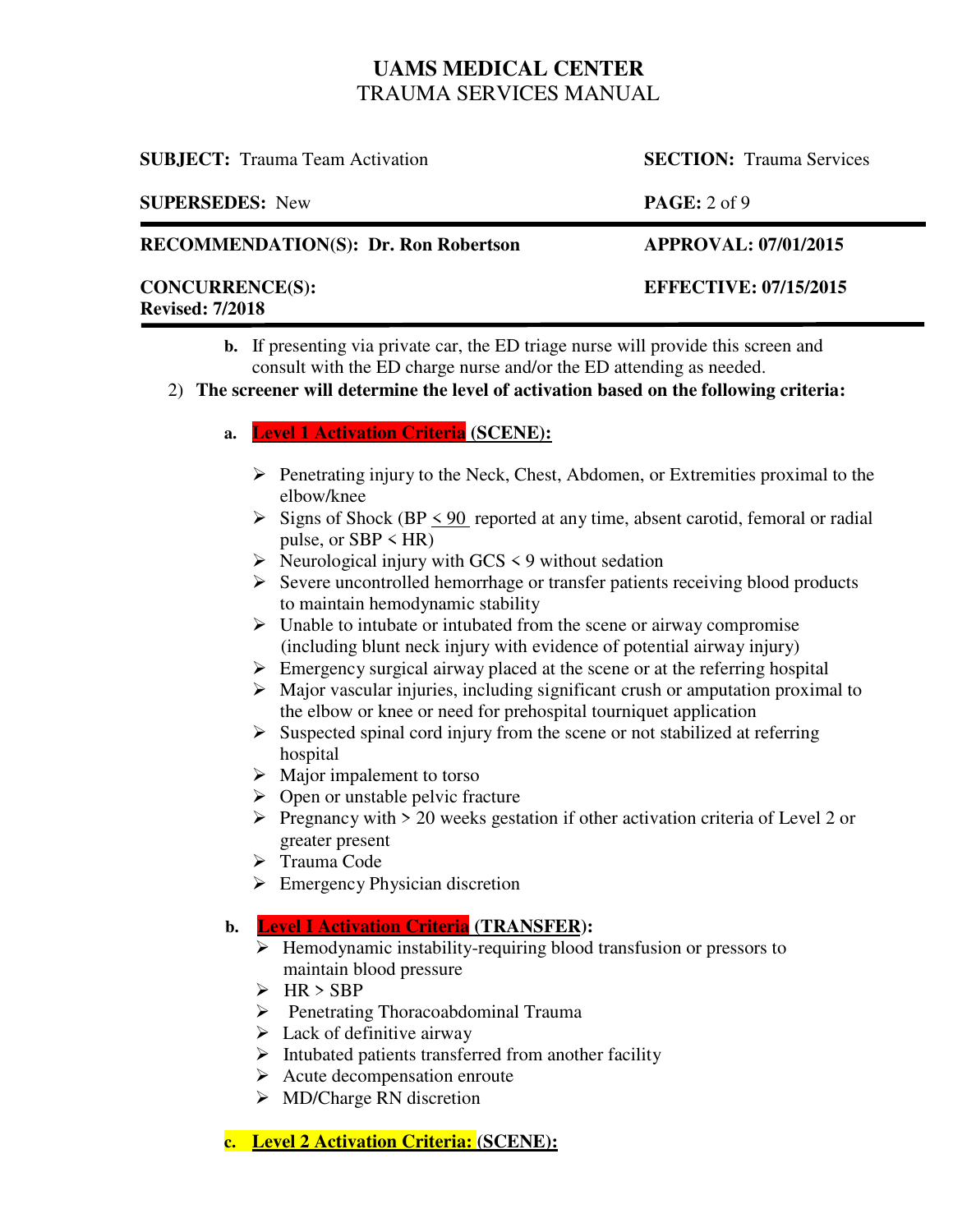|                                                  | <b>SUBJECT:</b> Trauma Team Activation                                                                                                                                                                                                                                                                                                                                                                                                                                                                                                                                                                                                                                                                                                                                                                                                                                                                                                                                                                                                                                                                                                                                                                                                                                                                                                                                                                                                                                                                                                                                                                                                                                                                                                                                                                | <b>SECTION:</b> Trauma Services |
|--------------------------------------------------|-------------------------------------------------------------------------------------------------------------------------------------------------------------------------------------------------------------------------------------------------------------------------------------------------------------------------------------------------------------------------------------------------------------------------------------------------------------------------------------------------------------------------------------------------------------------------------------------------------------------------------------------------------------------------------------------------------------------------------------------------------------------------------------------------------------------------------------------------------------------------------------------------------------------------------------------------------------------------------------------------------------------------------------------------------------------------------------------------------------------------------------------------------------------------------------------------------------------------------------------------------------------------------------------------------------------------------------------------------------------------------------------------------------------------------------------------------------------------------------------------------------------------------------------------------------------------------------------------------------------------------------------------------------------------------------------------------------------------------------------------------------------------------------------------------|---------------------------------|
| <b>SUPERSEDES: New</b>                           |                                                                                                                                                                                                                                                                                                                                                                                                                                                                                                                                                                                                                                                                                                                                                                                                                                                                                                                                                                                                                                                                                                                                                                                                                                                                                                                                                                                                                                                                                                                                                                                                                                                                                                                                                                                                       | <b>PAGE:</b> 3 of 9             |
|                                                  | <b>RECOMMENDATION(S): Dr. Ron Robertson</b>                                                                                                                                                                                                                                                                                                                                                                                                                                                                                                                                                                                                                                                                                                                                                                                                                                                                                                                                                                                                                                                                                                                                                                                                                                                                                                                                                                                                                                                                                                                                                                                                                                                                                                                                                           | <b>APPROVAL: 07/01/2015</b>     |
| <b>CONCURRENCE(S):</b><br><b>Revised: 7/2018</b> |                                                                                                                                                                                                                                                                                                                                                                                                                                                                                                                                                                                                                                                                                                                                                                                                                                                                                                                                                                                                                                                                                                                                                                                                                                                                                                                                                                                                                                                                                                                                                                                                                                                                                                                                                                                                       | <b>EFFECTIVE: 07/15/2015</b>    |
| d.                                               | $\triangleright$ Penetrating Injury to Extremity distal to elbow or knee<br>$\triangleright$ Flail Chest, multiple rib fractures<br>$\triangleright$ Major burns of >20% BSA or any signs of inhalation injury<br>Simple 14 Neurologic injury with GCS > 9 or < 14<br>$\triangleright$ Open and depressed skull fracture<br>$\triangleright$ Two or more long bone fractures (ulna with radius fracture or tibia with fibula<br>count as 1 long bone)<br>$\triangleright$ Extremity trauma with loss of distal pulse or sensation<br>$\triangleright$ Severe maxillofacial injury with stable airway<br>$\triangleright$ Near drowning<br>$\triangleright$ Trauma patient < 15 years old or >65 years old or known history of<br>anticoagulant use<br>$\triangleright$ Trauma patient currently on anticoagulants (not including aspirin) with any<br>supraclavicular injury<br>Trauma patient >65 with HR >90 and /or BP <110<br>$\triangleright$ Pregnancy with >20 weeks gestation without other level 2 criteria present<br>$\triangleright$ Major MVC; ejection from the vehicle, extrication $>$ 20 minutes, death of an<br>occupant in the same vehicle, or impact speed $>$ 50 mph<br>$\triangleright$ Pedestrian struck by vehicle or auto-bike crash $> 10$ mph<br>$\triangleright$ Falls > 20 feet<br>$\triangleright$ Motorcycle crash/ATV $> 20$ mph or with separation of rider from bike<br>$\triangleright$ Trauma patient with a seatbelt sign<br>$\triangleright$ Emergency physician discretion<br><b>Level 2 Activation Criteria</b> (TRANSFER):<br>$\triangleright$ Must meet all of these criteria:<br>Transfer with multiple system trauma or CHI<br>$\bullet$<br>Less than 6 hours from original injury<br>Hemodynamically stable<br>$\triangleright$ MD/Charge RN Discretion |                                 |
| е.                                               | <b>Level 3 Activation Criteria (SCENE):</b>                                                                                                                                                                                                                                                                                                                                                                                                                                                                                                                                                                                                                                                                                                                                                                                                                                                                                                                                                                                                                                                                                                                                                                                                                                                                                                                                                                                                                                                                                                                                                                                                                                                                                                                                                           |                                 |
|                                                  | $\triangleright$ Stable Trauma Transfer $\triangleright$ 6 hours post injury not meeting higher activation<br>criteria.<br>$\triangleright$ MVC with rollover or intrusion into passenger compartment $\triangleright$ 12 inches not<br>meeting higher activation criteria                                                                                                                                                                                                                                                                                                                                                                                                                                                                                                                                                                                                                                                                                                                                                                                                                                                                                                                                                                                                                                                                                                                                                                                                                                                                                                                                                                                                                                                                                                                            |                                 |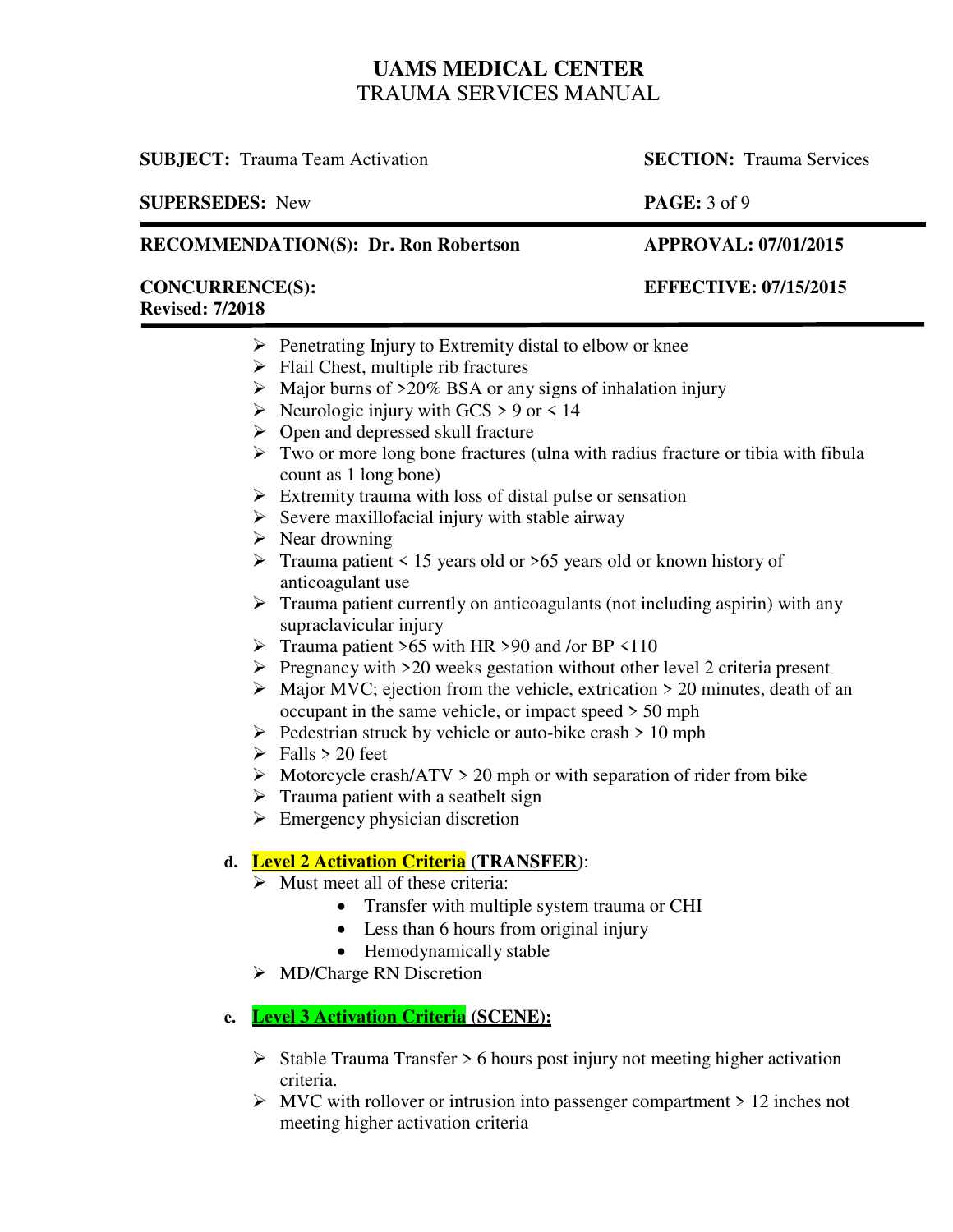| <b>SUBJECT:</b> Trauma Team Activation                                                    | <b>SECTION:</b> Trauma Services |
|-------------------------------------------------------------------------------------------|---------------------------------|
| <b>SUPERSEDES: New</b>                                                                    | <b>PAGE:</b> $4$ of $9$         |
| <b>RECOMMENDATION(S): Dr. Ron Robertson</b>                                               | <b>APPROVAL: 07/01/2015</b>     |
| <b>CONCURRENCE(S):</b><br><b>Revised: 7/2018</b>                                          | <b>EFFECTIVE: 07/15/2015</b>    |
| $\triangleright$ Hanging mechanisms (without evidence of airway compromise or evidence of |                                 |

- Hanging mechanisms (without evidence of airway compromise or evidence of airway injury)
- $\triangleright$  Trauma patient  $> 65$  years of age from the scene
- $\triangleright$  Stable pelvic fractures not meeting higher activation criteria
- $\triangleright$  Single system injury with high index of suspicion based on mechanism
- $\triangleright$  Traumatic injury with hypothermia not meeting higher activation criteria
- $\triangleright$  Any other trauma related injury where two or more systems are involved that does not meet a higher activation criteria
- $\triangleright$  Emergency physician discretion

### **f. Level 3 Activation Criteria(TRANSFER):**

- $\triangleright$  Not meeting Level 1 or Level 2 transfer activation criteria
- $\triangleright$  Single system trauma excluding transfer for ENT, ophthalmology, or hand
- $\triangleright$  ED evaluation with direct consult to trauma team or responsible service

#### **g. Evaluation of Other Traumatic Injuries:**

Patients who do not meet the above trauma activation criteria may be evaluated by the emergency department physicians alone. These will typically be low impact/low energy mechanisms of injury with actual or potential single system injury. The ED physician will evaluate the patients as appropriate. If admission is warranted, a Trauma Consultation (Level III Activation) will be obtained and the decision of admitting service will be made in conjunction with the trauma team. It is not necessary to use the paging system to alert the Trauma Surgery service for this type of consultative request unless the patient is unstable or at the discretion of the ED attending.

Patients may be directly admitted to the hospital for single system trauma or as a transfer from another hospital when the injury occurred greater that 24 hours prior and the patient is stable.

In instances where the patient has been admitted to another hospital and/or has been taken to the Operating Room prior to transfer, the patient may be transferred directly to the UAMS Emergency Department from the outside facility inpatient setting. These patients will generally have been injured less than 24 hours prior to transfer. This will facilitate further resuscitation and interventions as deemed necessary for that patient upon their arrival.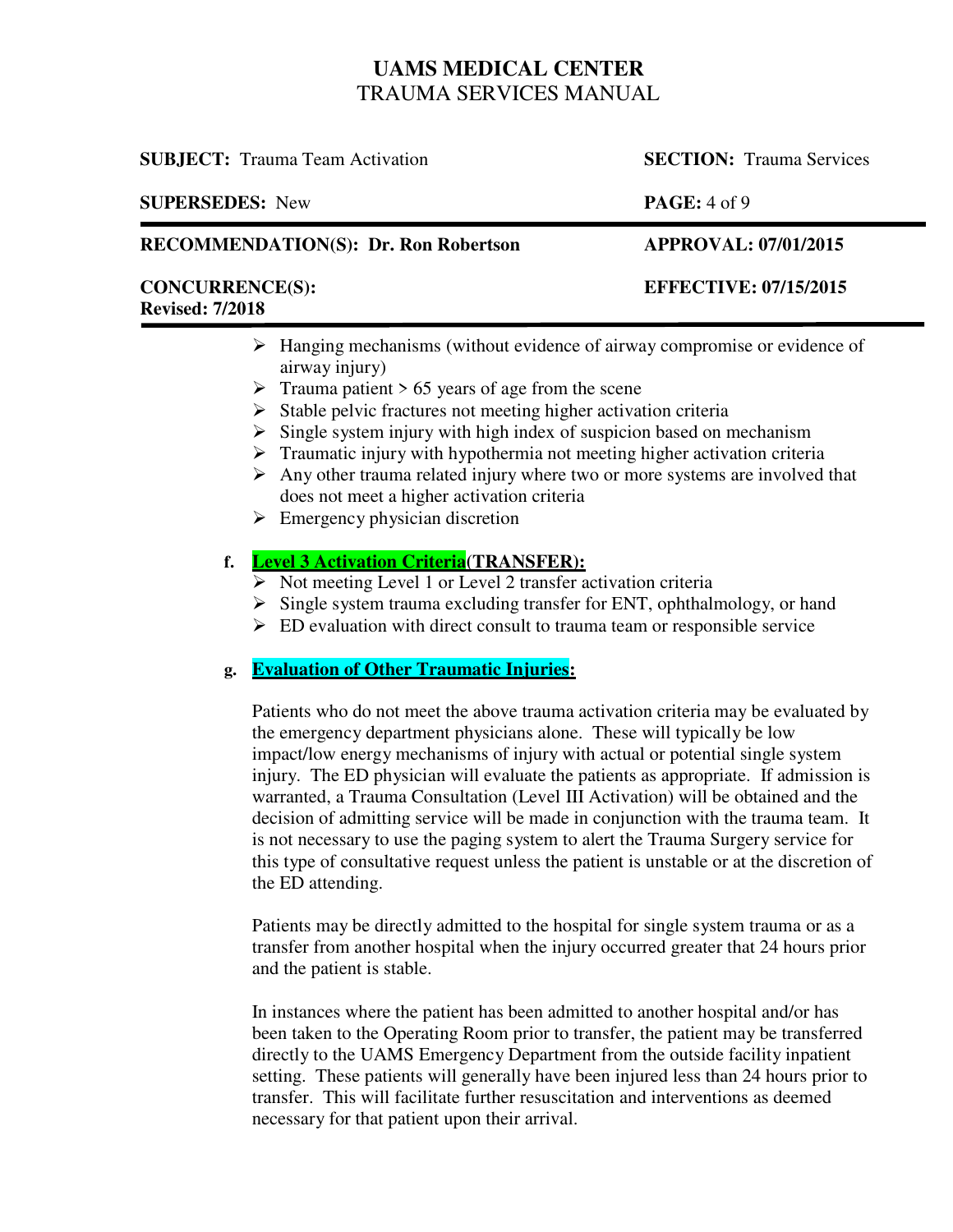| <b>SUBJECT:</b> Trauma Team Activation           | <b>SECTION:</b> Trauma Services |
|--------------------------------------------------|---------------------------------|
| <b>SUPERSEDES: New</b>                           | <b>PAGE:</b> 5 of 9             |
| <b>RECOMMENDATION(S): Dr. Ron Robertson</b>      | <b>APPROVAL: 07/01/2015</b>     |
| <b>CONCURRENCE(S):</b><br><b>Revised: 7/2018</b> | <b>EFFECTIVE: 07/15/2015</b>    |
|                                                  |                                 |

#### **3) Activation of the Trauma Team**

- **a.** The goal of pre arrival activation is to have the trauma team in position ready to receive the patient upon arrival. In order for this to enhance patient care there must be sufficient time for the team to make their way to the ED, assemble and make assignments prior to patient arrival.
- **b.** Upon determination of activation criteria for the patient by the screener, the trauma team will be activated through the paging system under the following instances based on timing of advanced notification:
	- **i.** The ETA is less than 15 minutes the screener will activate immediately.
	- **ii.** The ETA is greater than 15 minutes the screener will send a heads up notification with a projected ETA. A REPEAT PAGE will be sent when ETA is 15 minutes.
	- **iii.** The ETA is unknown will be treated the same as (ii.) above with repeat page once a more established ETA is known.
- **c.** Trauma Page Information: The following information will be included on trauma pages
	- i. Level of Activation and Heads Up Notification vs Activation
	- ii. Brief mechanism of injury or actual identified injury (e.g. GSW Chest, MVA, Open Femur Fracture)
	- iii. Mode of arrival (e.g. Helicopter, Ground, POV/Triage)
	- iv. ETA
	- v. Trauma band number if appropriate

#### **4) Trauma Team Leader**

- **a.** There is a need for experience and expertise among the house staff in the initial management of the trauma patient in both the Department of Surgery and the Department of Emergency Medicine.
- **b.** The Trauma Team Leader role will be split between the two services for Trauma Team Activations using the schedule in Appendix A of this policy. This will be reviewed at least every three years and may be amended from time to time as necessary by the Trauma Medical Director.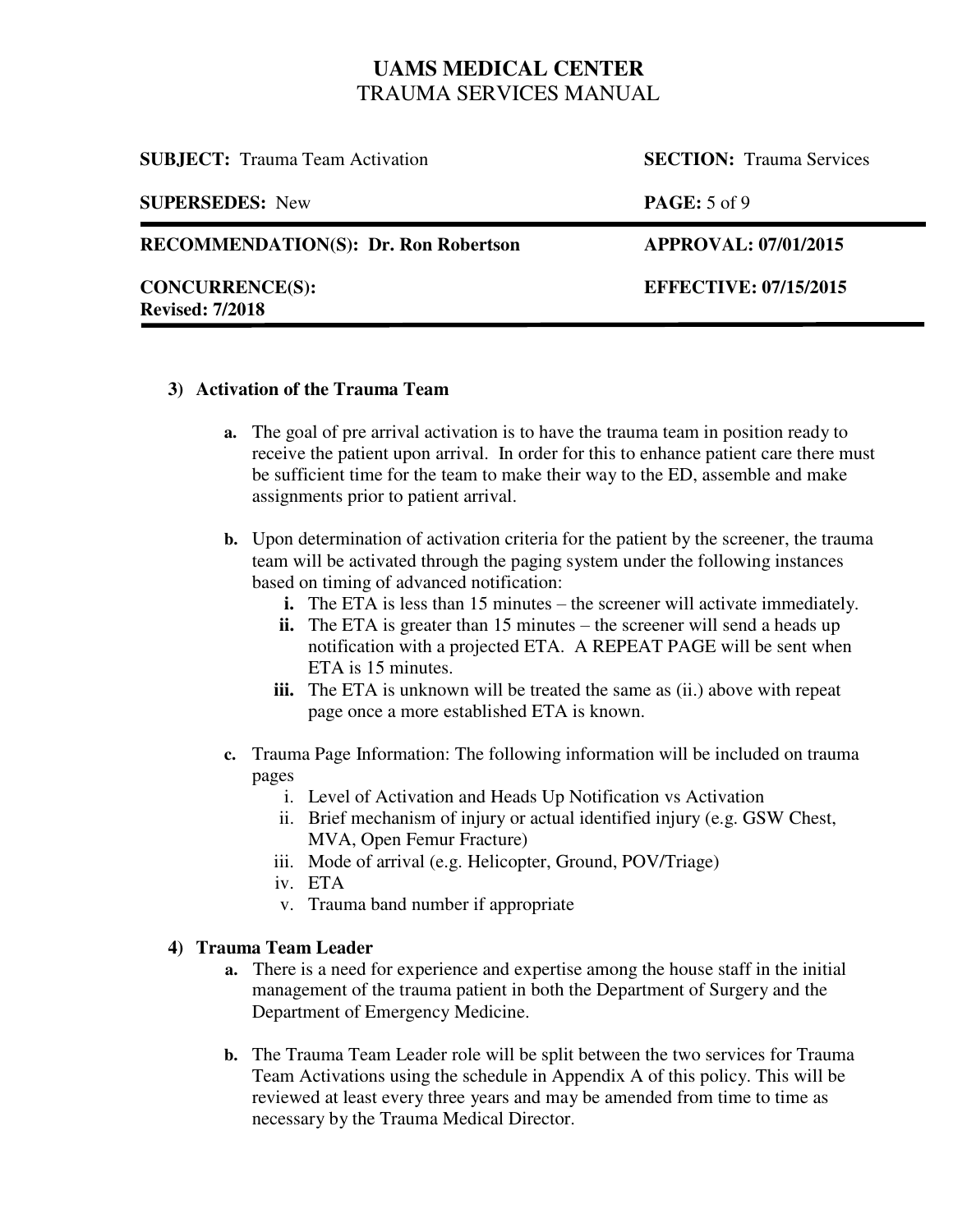| <b>SUBJECT:</b> Trauma Team Activation           | <b>SECTION:</b> Trauma Services |
|--------------------------------------------------|---------------------------------|
| <b>SUPERSEDES: New</b>                           | <b>PAGE:</b> 6 of 9             |
| <b>RECOMMENDATION(S): Dr. Ron Robertson</b>      | <b>APPROVAL: 07/01/2015</b>     |
| <b>CONCURRENCE(S):</b><br><b>Revised: 7/2018</b> | <b>EFFECTIVE: 07/15/2015</b>    |
|                                                  |                                 |

- **c.** This role assignment is designed to cover the conduct of the initial resuscitation from pre arrival through the decision to leave the trauma bay.
- **d.** Communication between the Trauma Team Leader and the surgical service accepting responsibility for the admission and further workup of the patient is critical to smooth transition of care.
	- **i.** The ED will be notified of patient disposition prior to admitting team leaving the ED.
	- **ii.** In instances where the patient is to be discharged, the team completing the workup will coordinate the patient being turned back over to the ED prior to that service leaving the ED.

### **5) Based on Activation Level, the following personnel will respond to the ED Trauma Bay:**

### **a. Level 1 Response Team Members:**

#### **Inner Core Team Members**

- a. Trauma Surgery Attending
- b. Emergency Department Attending
- c. Trauma Team Leader
- d. Airway Physician
- e. Trauma Physician #1(Right) ED Resident
- f. Trauma Physician #2(Left) Surgery Service Resident
- g. ICU Physician
- h. Recording Physician
- i. Emergency Department Nurse Right
- j. Emergency Department Nurse Left
- k. Trauma Documentation/Primary Nurse
- l. Respiratory Therapist
- m. Emergency Department Technician

#### **Outer Core Team Members**

- a. Trauma APN
- b. Trauma Coordinator
- c. Blood Bank
- d. Chaplain
- e. Radiology Technician
- f. Patient Registration Representative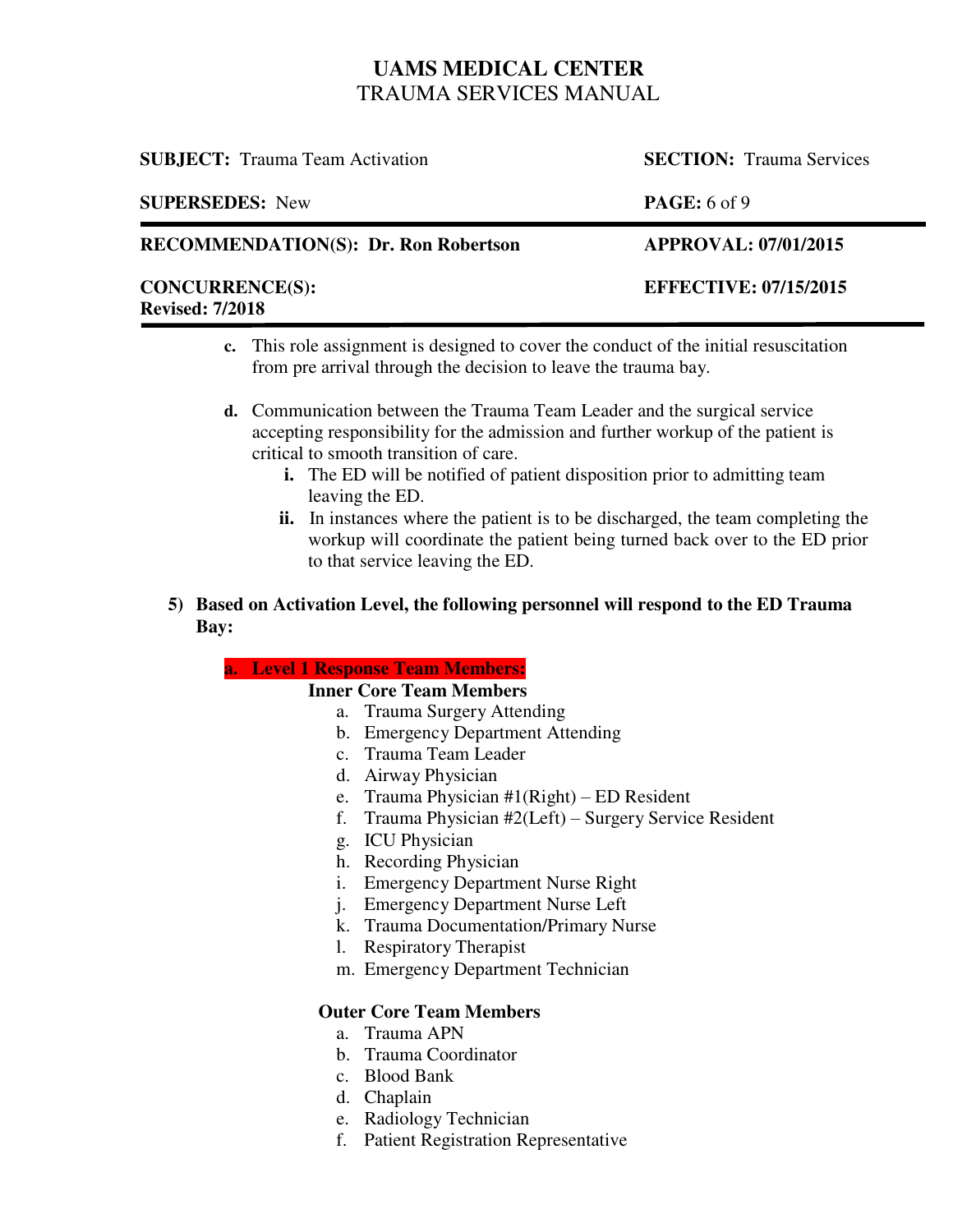**SUBJECT:** Trauma Team Activation **SECTION:** Trauma Services

#### **SUPERSEDES:** New **PAGE:** 7 of 9

#### **RECOMMENDATION(S): Dr. Ron Robertson APPROVAL: 07/01/2015**

#### **CONCURRENCE(S): EFFECTIVE: 07/15/2015 Revised: 7/2018**

- g. Students/Interns
- h. OR Supervisor
- i. House Supervisor

#### **b. Level II Response Team Members:**

#### **Inner Core Team Members**

- a. Trauma Surgery Attending
- b. Emergency Department Attending
- c. Trauma Team Leader
- d. Airway Physician
- e. Trauma Physician # 1(Right)
- f. Trauma Physician # 2(Left)
- g. ED Nurse Right
- h. ED Nurse Left
- i. Trauma Primary Nurse
- j. Respiratory Therapist
- k. ED Tech

#### **Outer Core Team Members**

- a. Trauma APN/Trauma Coordinator
- b. Radiographer
- c. Chaplain
- d. Students/Interns
- e. Patient Registration Representative

### **c. Level III Activation**

#### **Inner Core Team Members**

- a. Trauma Surgery Attending
- b. Emergency Department Attending
- c. Trauma Team Leader
- d. Airway Physician
- e. Trauma Physician # 1(Right)
- f. Trauma Physician # 2(Left)
- g. ED Nurse Right
- h. ED Nurse Left
- i. Trauma Primary Nurse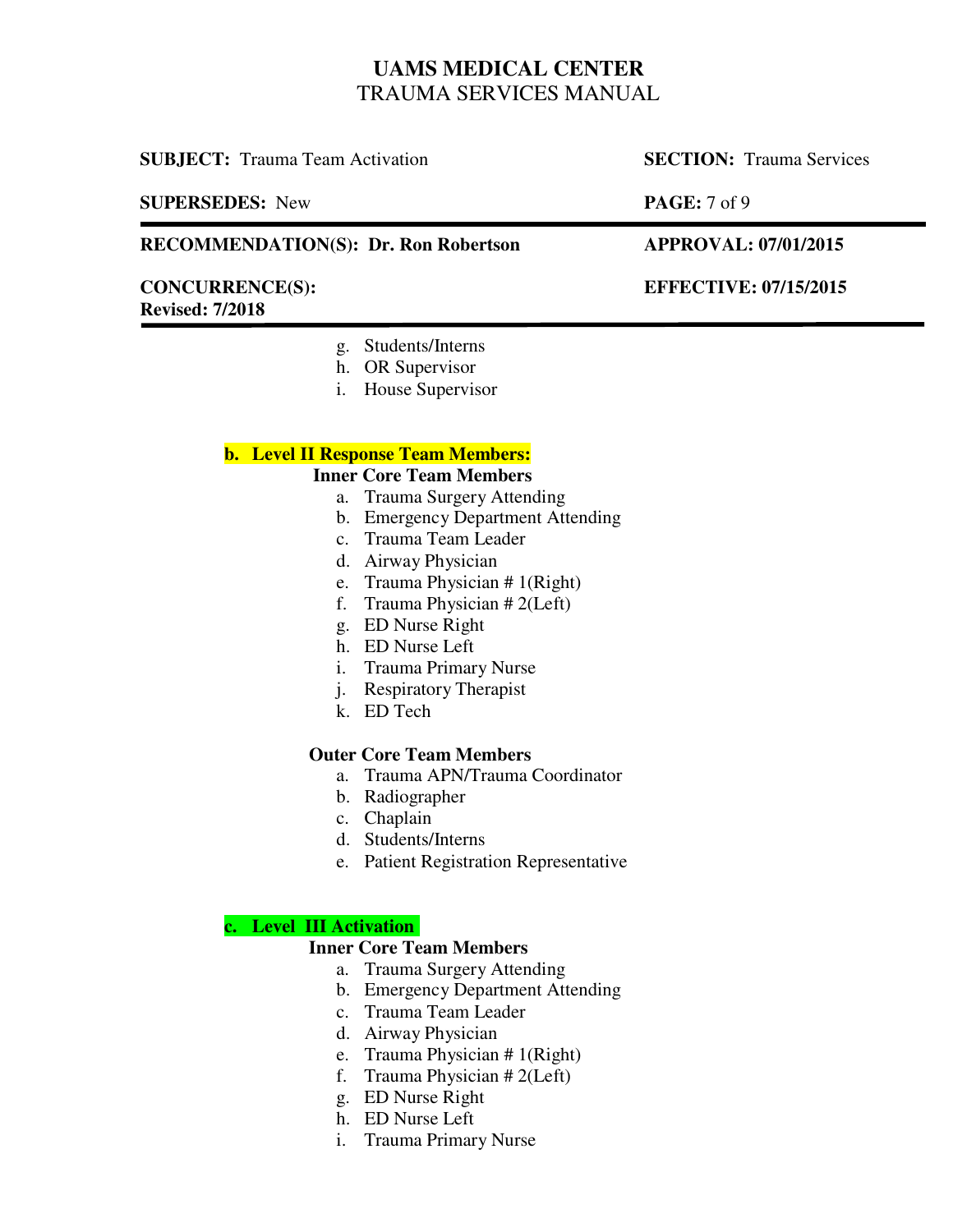**SUBJECT:** Trauma Team Activation **SECTION:** Trauma Services

**SUPERSEDES:** New **PAGE:** 8 of 9

**RECOMMENDATION(S): Dr. Ron Robertson APPROVAL: 07/01/2015**

**CONCURRENCE(S): EFFECTIVE: 07/15/2015 Revised: 7/2018**

- j. Respiratory Therapist
- k. ED Tech

#### **Outer Core Team Members**

- f. Trauma APN/Trauma Coordinator
- g. Radiographer
- h. Chaplain
- i. Students/Interns
- j. Patient Registration Representative